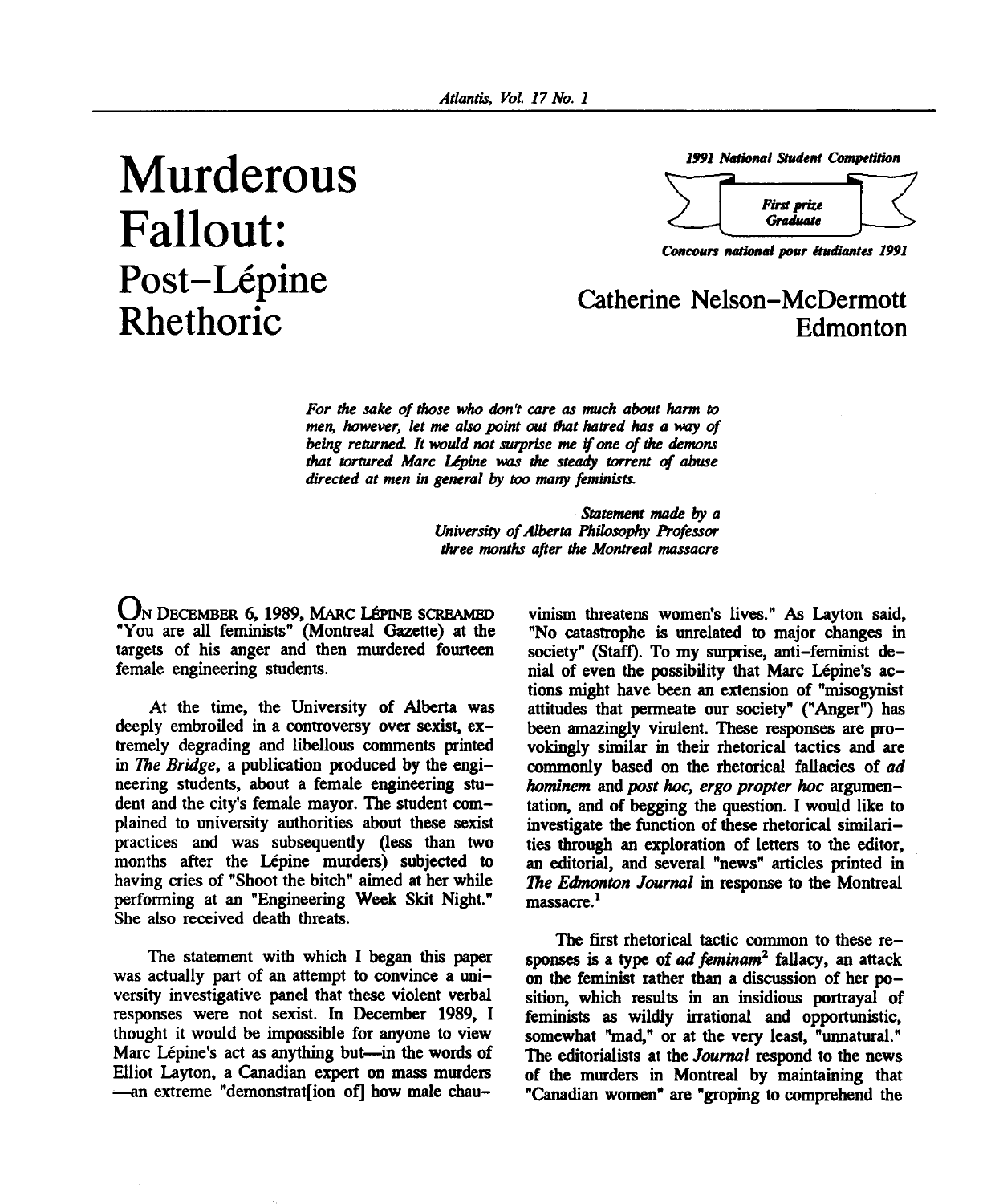sniper's [sic] overwhelming hatred of their sex" and that these women want "to lash out—somehow, at someone—for women's suffering at the hands of men." Their editorial speaks of a "fog of anger and disbelief," and of the "worst impulses" raised by this tragedy, which "impulses" seem to be "an angry backlash against men" and "raw fury." They conclude their article by stating that "Canadians must respond with moderation in the aftermath of this tragedy. One man's rampage cannot be allowed to destroy our sense of justice and well-being" ("Canada's"). As Doctors Diane Chisholm and Susan Hamilton point out in their response to this editorial:

To dismiss the careful, lucid and unanimous analysis of women who have been speaking out across the country as "raw fury" in danger of fuelling "our worst impulses" is to perpetuate the mythology that women are emotional, hysterical and irrational.

The author of a letter printed several weeks later characterizes the feminist and anti-feminist "sides" of this debate as, respectively, "one of boiled emotions and one of cold logic" (Chouinard). The claim being made is that female theoreticians are not only irrational, but they are also not nurturing; they do not attend to the needs of men and should thus be condemned for their self-serving arguments. "Most of those who denounce violence against women in the media never mention the far greater amounts against men, as if they didn't see or didn't care," writes the philosophy professor as he attempts to convince his reader that what he claims as women's greater physical vulnerability "justifies a special protectiveness toward them" (Christensen). A letter writer who approvingly identifies this professor's major point as an assertion that "the current wave of anti-male propaganda is false in its hasty generalizations" (Phelps-Wilson) is joined by several others who see the major point as "the obvious fact ... that there is far more concern over physical or emotional harm to a woman than to a man" (Rochet). One of these writers goes on to state that:

In view of the hatred engendered [sic] in the woman [sic] threatening to out-Herod Herod, what Christensen said cannot all be dismissed as "drivel."

With a fine understanding of the anguish of the bereaved men in the mourning families in Montreal, radical feminists in the media and academia stood on a "soap-box of coffins" and appealed to the emotions of the moment to stir up hatred against all men. (Phelps-Wilson)

The cause of this lack of feminine concern for male feelings is constructed as a self-serving desire by "women... [to] use the senseless loss of these valued members of society as a tool to gain ground in other feminist battles" (Diwert). This statement is later rephrased: "Marc Lépine<sup>['</sup>s unhinged] statements are taken at face value, and some petty women are capitalizing on this to further their own cause, which is not pro-male" (Chouinard). Only a pro-male argument, says the grammar, would not be a petty cause. Feminist arguments about ideology are only possible in the case of Marc Lepine because feminists "[distort] their perceptions, for ideological reasons," because they "[suppress] consciousness of half the data," because they indulge themselves in obstructive "ideologically motivated explanations for violent behaviour" (Christensen). Feminists are thus constructed as destructive, petty, irrational women who have distorted or suppressed themselves into acting out some sort of Freudian mode of unconsciousness.

Having "erased" feminists themselves, the next step, a type of begging the question, is to elide the terms of the discussion—to refuse any argument phrased in terms of systems, to conflate or confuse the term "misogynist attitudes" with "attitudes held by all males," to reduce the discussion to a consideration of "one man's act of madness" ("Canada's"). The assumption behind this fallacious technique is that the validity of the anti-feminist argument is so clearly evident that it need not be explicated or articulated.

This tactic "erases" the feminist argument. "The mass murder at the University of Montreal was not a symbol of society's acceptance of violence against women," begins one article. "An associate professor of philosophy who deals in feminism, ethics and sexuality, $n^3$  is then quoted as saying, "If people try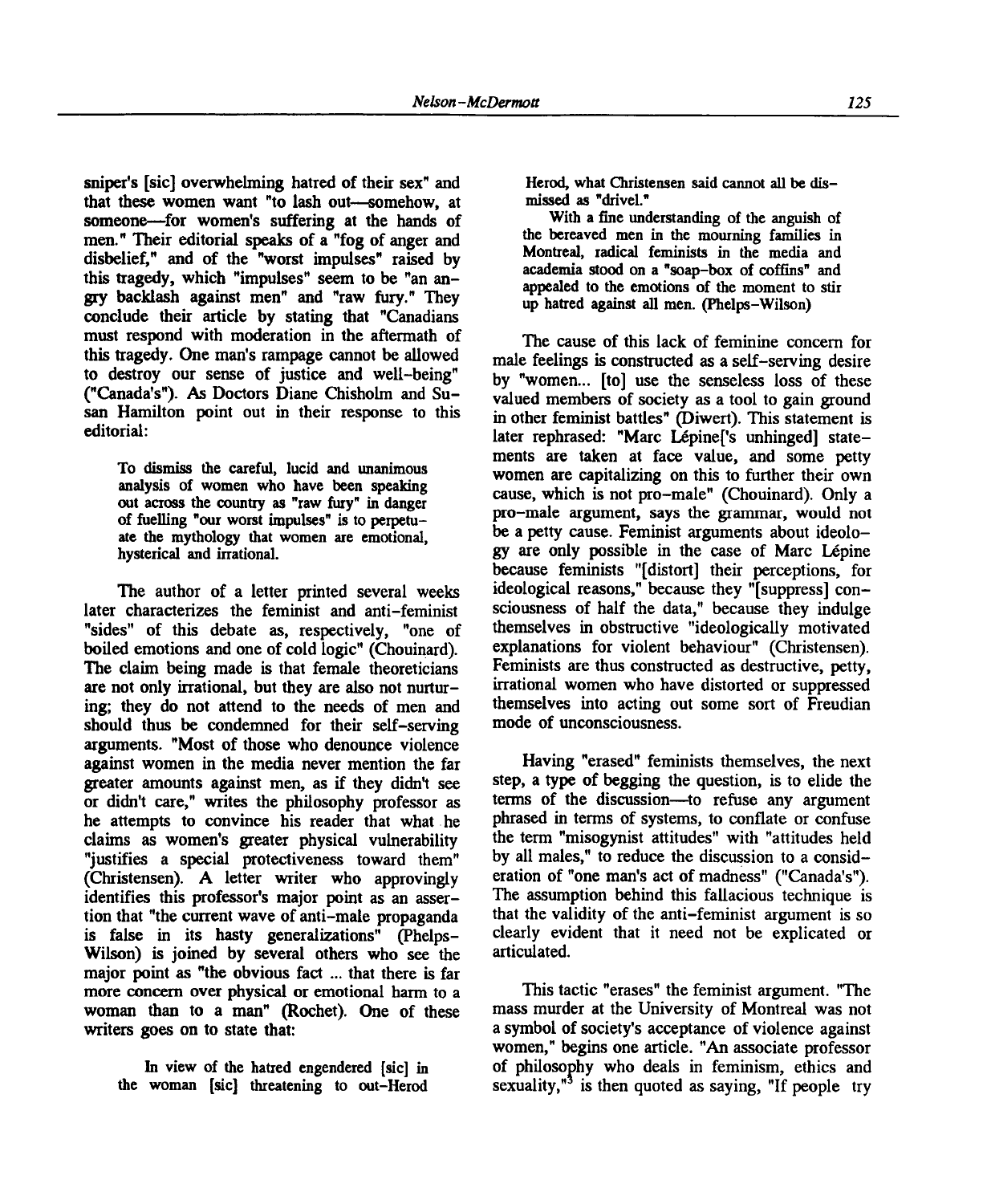to turn this into a men-versus-women problem they're going to exacerbate the real problems that are there" (Farrell). In this statement, not only are underlying causes denied, but the origin of any violent impulses is shifted to feminist speakers. The word "people" here is, oddly enough, a specifically gendered one, as the speaker is commenting on the statements of female feminist speakers at a vigil held on the University of Alberta campus.<sup>4</sup>

In the same article, another "associate professor of philosophy whose specialty is ethics" is quoted as saying that "It's completely unfruitful to attempt to understand (the murderer's) motives in terms of any general cultural pattern. Maybe some experts in the field of psychopathology are able to, but people standing up on platforms can't." Not only does a philosophy professor deny that cultural realities and ideologies motivate actions within a cultural setting, he states that feminist theoreticians such as Noreen Bell of the Alberta Status of Women Action Committee and various members of the Women's Studies program at the University of Alberta cannot be experts in understanding motives in terms of "general cultural patterns"; they can only be (again gendered) "people on platforms." The first professor's postulate is later picked up by one author who maintains that "this incident was an isolated one, not bearing commonality [sic] with the feelings of all men" (Diwert), and by another who writes:

I perceived the gist of the *[Journal's]* commentary to be that the root cause of Lépine's slaughterfest is this hypothesized prevailing social attitude that suggests it's **OK** to abuse women. I doubt that this societal attitude towards women had a great deal to do with  $Lé$ pine's reasons for killing 14 people. So to point a finger at this mysterious attitude, in hope of someday eliminating it, is both naive and perhaps dangerous. (Price)

No reason is ever given for this doubt, but a pervasive societal attitude is again denied, in a bid, so it seems, to stop any attempts to eradicate it.<sup>5</sup> One person asks the *Journal* to "Please portray the Montreal massacre as a people issue, not a feminist issue. Men should not have to shoulder the guilt of one man who singled out one part of society on which to field his anger." Not only is there no misogyny in society, but feminists are accused of "blaming" all men. As well, the impression given by this writer's grammar is that feminists are not people, cannot be interested in "people" issues.

One of the philosophy professors explicitly articulates this position. This person refuses to enter any discussion of social misogyny in terms of systems and Althusserian ideologies and thus writes that, "To add further irony, the claim that men in general feel or condone hatred of women is itself hatred—sexist bigotry and stereotyping coming from people who claim they abhor sexism" (Christensen). The same statement is made somewhat less skilfully in another letter: "I am sick of this manbashing. Just because I got stuck with a Y-chromosome does not mean I should be condemned to suffer the intolerance of some people's inability to deal with the realities of life" (Chouinard). Because this person reads feminist arguments as anti-male, and any argument which attempts to alter any aspect of "the [masculinist-dominated] realities of life" is "intolerant," he feels personally indicted.

Two others who use the rhetorical fallacy of begging the question maintain that "feminists blame all men for these murders just as Marc Lépine blamed all women for his problems" (Cheung) and that "feminists have stereotyped all men as being murderers" (Hemeyer). Not only are the terms of the feminist argument perverted to such an extent they are no longer recognizable, the problem of vi olence against women disappears into a rhetorical "fog" thrown up around the belief that female and feminist theorizing is not a response to socially perpetuated violence but its cause.

Having altered the terms of the argument and accused feminists of illogical and hurtful behaviour, anti-feminist rhetoric culminates with a *post hoc, ergo propter hoc* argument which both ignores historical realities (pervasive violence against women was a cultural reality long before there were feminists) and conceals an underlying threat intended to silence feminists through fear. Verbal and physical violence become conflated. As M.J. Hymers phrases it in her letter, "I have heard it anxiously pointed out that this tragedy occurred because feminism threatens men." The victim (or the intended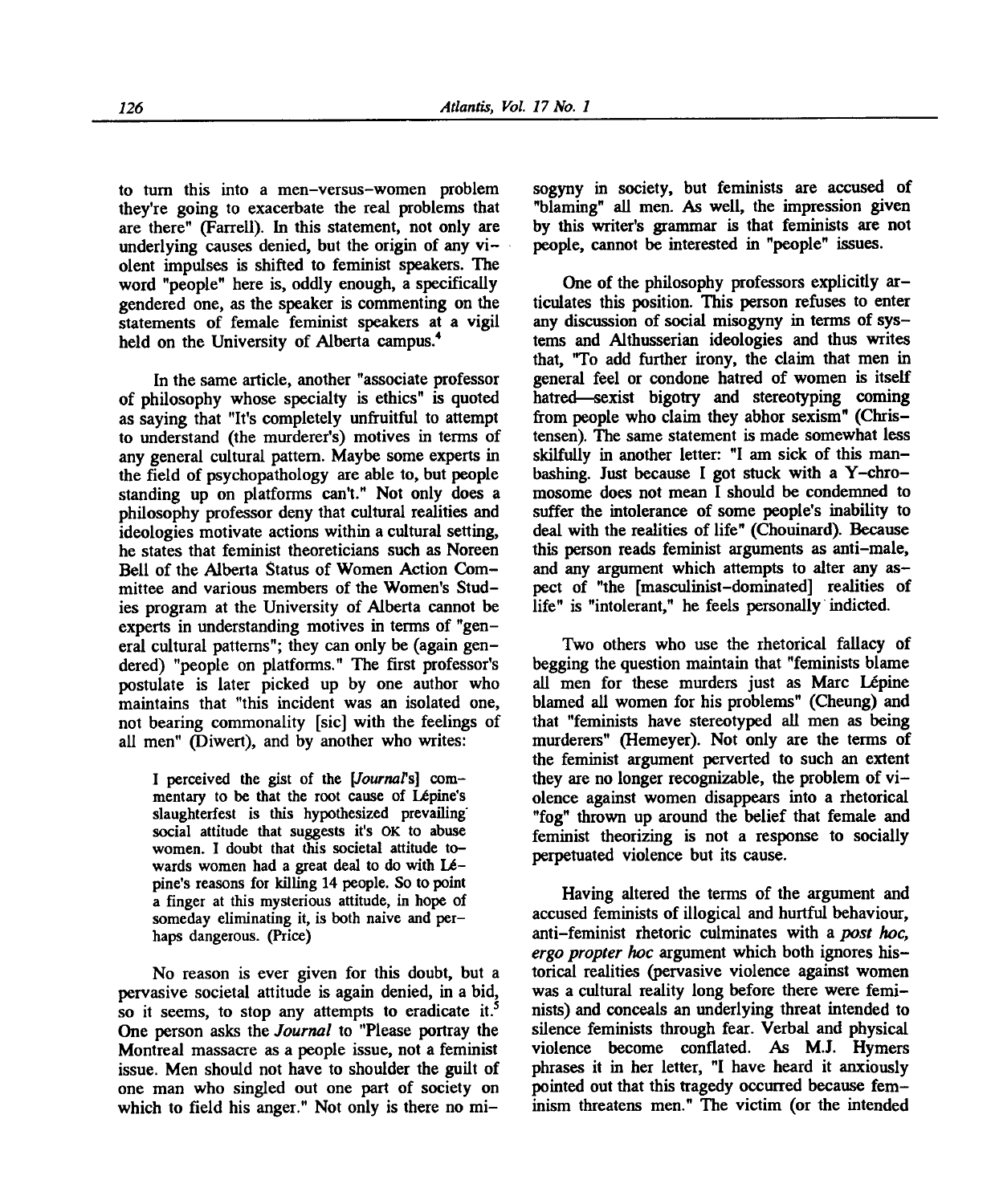victim) is blamed for the violence enacted against her: "I'd guess that it is not any attitude of society toward women that must change, but some women's attitude toward society, especially toward shy, seemingly unsuccessful men like Lépine before they're driven into a psychosis" (Price). The unnurturing feminist constructed by this anti-feminist *ad feminam* fallacious rhetoric drives men to kill. These feminists are also, in the view of these authors, to blame for their own (and other women's) fear of misogynist violence:

To the extent that they<sup>6</sup> convince women all men are to be feared, such claims only increase their trauma; to the extent that they alienate men, they widen the chasm between the sexes still further.

But since male pain means little to some, let them consider the anger the steady stream of anti-male charges might make some men feel toward women—especially what it is doing to little boys now being raised with it. (Christensen)

The future holds little promise and much threat, according to this viewpoint, unless feminists cease to advance the cause of women against the wishes of the other sex. Thus, a male-versusfemale state of affairs is created and upheld by this prose. Two short letters conclude this portion of my paper. The first appears under the heading "'Victim' bad label" and the second under "Feminism."

When women in the public eye label themselves as victims, they add to the problem of violence against women.

The "victim" label puts into focus the idea that women are a physically weaker sex and are easily overcome by force. For males who are constantly rejected by women, or who simply feel a need for power, this can be a strong suggestion. When these women add livid emotional fervor and volume to their statements, and imply that men are responsible for their woes, it may provoke an aggressive response. (Biggs)

According to this rhetoric, women who turn men down or hold strong opinions or discuss societal violence against women are constructing themselves as victims.

The battle of the sexes, with the increasing strength of the feminist movement, it [sic] is causing an awful lot of sparks, maybe even a fire.

An example of this could be the Montreal slayings. Feminists have stereotyped all men as being murderers. This is an unfair accusation. Anyway, if there is a fire, you should look at who created the spark.

Both males and females may end up having to work together to put out the fire that all of the sparks have caused. The feminist movement has done a lot of good, but now it has come to where more pushing will do more harm than good.

If feminists stop pushing, the momentum will bring equality, anyway. (Hemeyer)

Not only is the feminist movement here made responsible for the Marc Lépine murders, the implication is that the feminist movement is unnecessary and that, at this point, men are being drawn into extinguishing a raging forest fire caused by irresponsible women. The fire imagery in this letter stands as a "symbol of unrestrained, dangerous, destructive female sexuality" (Wills). In this *post hoc, ergo propter hoc* argument, women's emancipatory actions, occurring as they did before Marc Lépine's murderous ones, caused the Montreal massacre.

Because I do not believe that if I stop "pushing, the momentum will bring equality anyway," and because I refuse to let my voice or the voice of other feminists be silenced by implicit threats, I would like to point out one more time that, "Within our own culture, the inscription of bodies occurs both *violently ...* and by *less openly aggressive* but no less coercive means, through cultural and personal values, norms and commitments" (Grosz 2). Not only were Marc Lépine's actions an extremely violent example of the physical inscription of cultural realities on women's bodies, post-Lépine antifeminist rhetoric has reinscribed and continues to inscribe that violence again and again onto the minds and bodies of the women of this society. My hope is that this paper will make it difficult for those who wish to silence women, and specifically feminist women, to hide behind falsely "humanist" rhetoric of an anti-feminist nature.